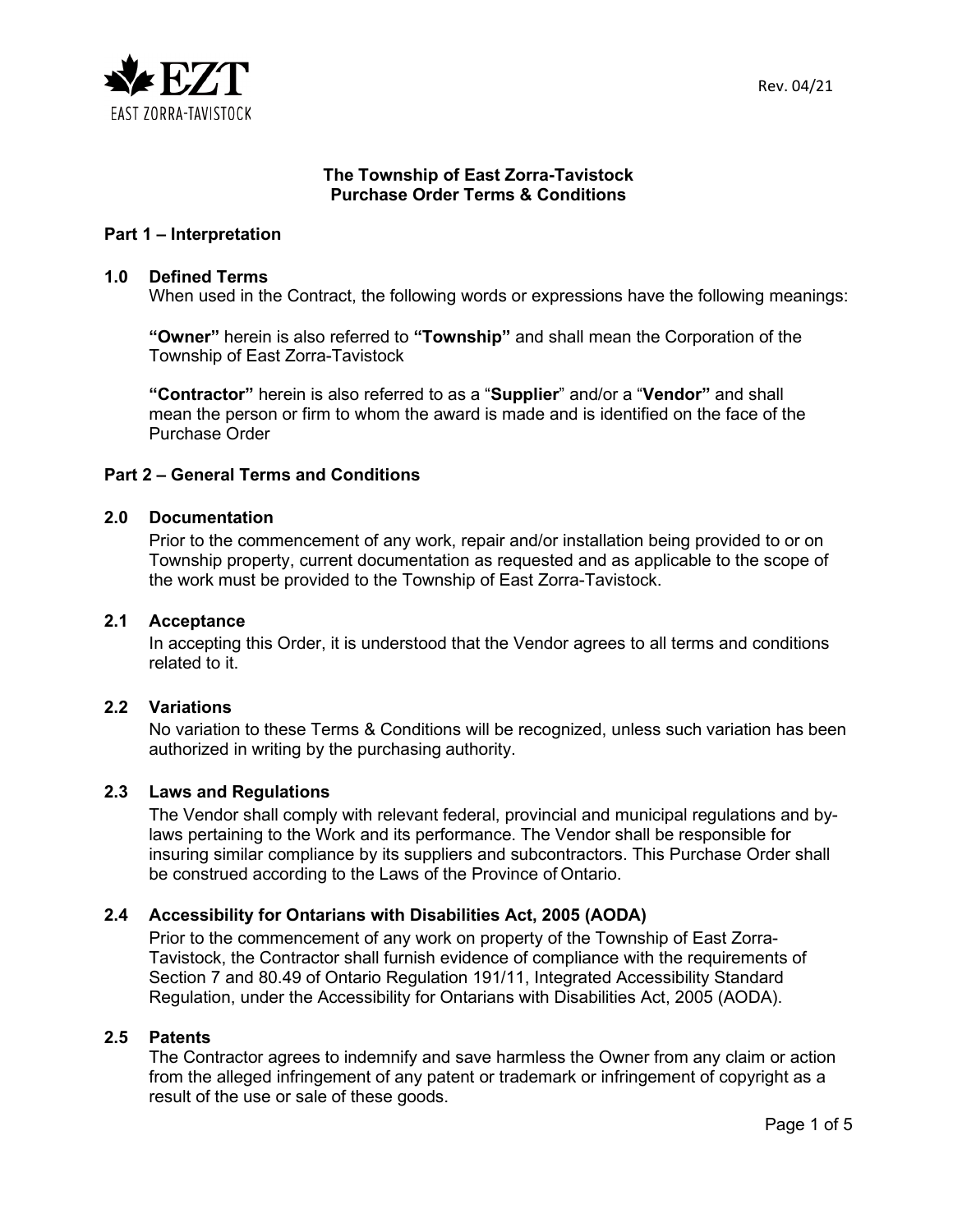

# **2.6 Plans**

If there is a formal Contract between the Vendor and the Township that refers to plans or specifications the same shall be deemed to be incorporated in and be part of this Order and any plans, blueprints, patterns, etc. furnished bythe Township to the Vendor shall not be published or disclosed by the Vendor to any other person or corporation and shall be returned to the Township upon completion of this Order.

# **2.7 Delay**

In the event of delay in delivery or services, the Owner may terminate the contract and hold the Contractor responsible for any damages.

# **2.8 Cancellation**

Failure to comply with specifications and Terms and Conditions of this Order, or to deliver material in accordance with Vendor's promise shall be grounds for cancellation by the Owner without penalty.

### **2.9 Force Majeure**

Neither party shall be liable for damages caused by delay or failure to perform its obligations under the Contract where such delay or failure is caused by an event beyond its reasonable control. The parties agree that an event shall not be considered beyond one's reasonable control if a reasonable business person applying due diligence in the same or similar circumstances under the same or similar obligations as those contained in the Contract would have put in place contingency plans to either materially mitigate or negate the effects of such event. Without limiting the generality of the foregoing, the parties agree that force majeure events shall include natural disasters and acts of war, insurrection and terrorism, **pandemics, epidemics, emergencies, including public health emergencies;** but shall not include shortages or delays relating to supplies or services. If a party seeks to excuse itself from its obligations under this Contract due to a force majeure event, that party shall immediately notify the other party of the delay or non-performance, the reason for such delay or non-performance and the anticipated period of delay or non-performance. If the anticipated or actual delay or non-performance exceeds fifteen (15) business days, the other party may immediately terminate the Contract by giving notice of termination and such termination shall be in addition to the other rights and remedies of the terminating party under the Contract, at law or in equity.

# **Part 3 – Relationship Between the Township and the Vendor**

### **3.0 Assignment**

No assignment of this Contract shall be made by the Vendor without the written Consent of the Township.

# **3.1 Supplier/Contractor/Consultant Evaluations**

The Contractor should be aware that the Township has in place a rating system to evaluate the Contractor's performance throughout the length of the Contract. The evaluation is a tool to provide feedback to the Contractor on its performance. It will also be used as a reference when requested by other municipalities or agencies. Copies of the completed evaluation form will be forwarded to the Contractor. Blank copies for the Contractor's information are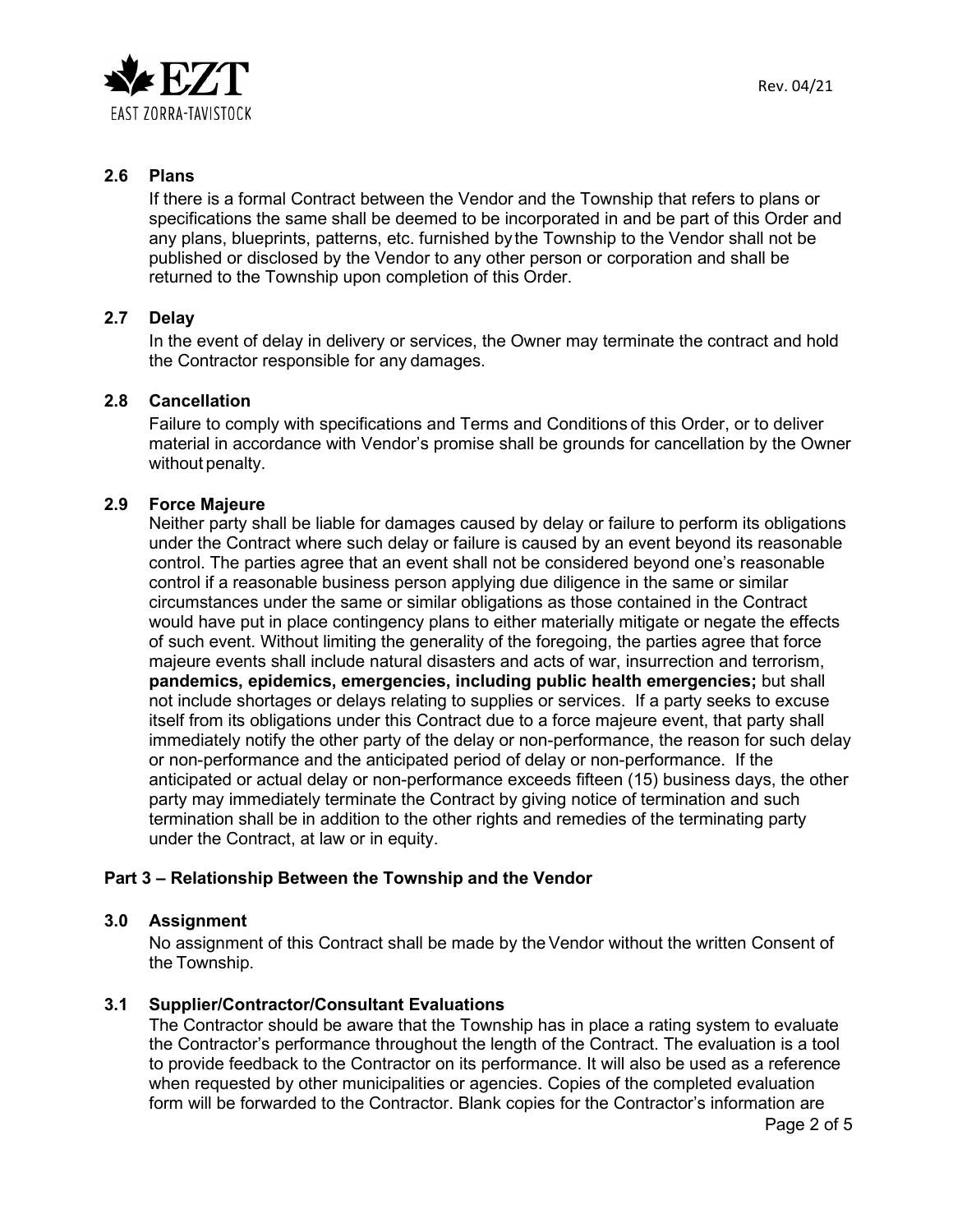

available upon request from the Township.

## **Part 4 – Performance by the Vendor**

### **4.0 Warranty**

All Goods must carry a minimum one-year warranty from time of receipt at the Township or time of installation or time of acceptance, whichever is later.

### **4.1 Equipment**

New and repaired equipment, equipment on loan, and equipment on trial, must pass inspections for safety, performance and compliance with manufacturer's specifications prior to acceptance. The warranty period, if any, shall begin on the date that incoming inspection is passed. New Equipment and Equipment on trial must also be provided with a minimum of two complete user manuals including instructions for use, warnings of potential hazards, parts lists, schematics, and service and maintenance requirements. Payment to Vendors will not be authorized until these conditions are fulfilled.

### **4.2 Delivery**

The receipt of Goods by a carrier shall not be deemed to be receipt by the Township, and the title to the Goods shall not pass to the Township until they are delivered at their destination to a staff member or agent of theTownship.

### **4.3 Inspection**

The Township will receive Goods shipped but reserves the right to inspect the same after delivery and to return all or any portion of it at the Vendor's expense if found to be defective, damaged or not in compliancewith the requirements of this Purchase Order, including any specifications and/or drawings.

### **4.4 Shipment**

Time of delivery shall be of the essence in this Order and failure of the Vendor to deliver all or any part of the Goods/Services ordered at the time or times specified shall confer on the Township the right to cancel this Order at its option without penalty. Quantities received in excess of quantities specified may be returned at the Vendor's expense if not agreed upon by the Township.

### **4.5 Packing Slip**

Packing slips must accompany each shipment. The Township Purchase Order number must appear on all packing slips.

### **4.6 Supplier Unloading, Placing or Installing Responsibility**

Where the Vendor is responsible for unloading and placing or installation of goods and has not so arranged, the Township is authorized to undertake this work at the expense of the Vendor and the Township will not be responsible for any damage to the Goods resulting from such action on the part of the Township.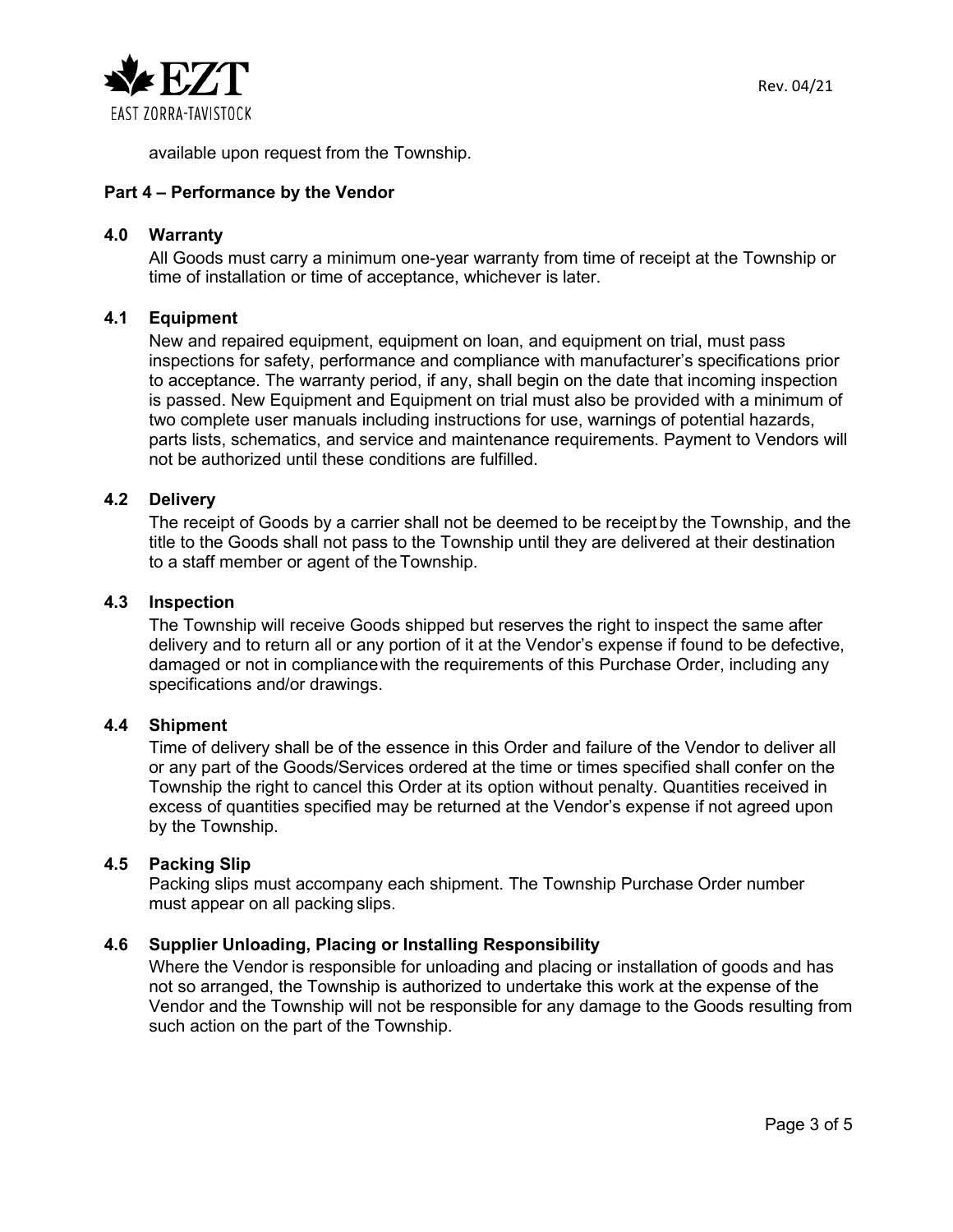

## **4.7 Shipments from outside Canada**

For shipments from outside Canada, properly certified customs invoices should be emailed to the Township of East Zorra-Tavistock at the time shipment is made. A copy of customs invoices is to accompany the shipment with the bill of lading.

### **4.8 Signature**

Signature must be obtained from a Township employee for all deliveries, including the employee's name clearly printed.

### **4.9 Value Declaration**

The Vendor will be held liable for any loss resulting from an improper value shown on shipping papers

### **4.10 Hazardous Goods**

Goods must be transported by the Contractor or Contractor's agent in accordance with all relevant federal and provincial legislation covering the handling and transportation of all hazardousand dangerous goods.

### **4.11 Safety Data Sheets (SDS)**

For each controlled product ordered, an SDS (Safety Data Sheet) conforming to the Workplace Hazardous Materials Information System (WHMIS) 2015 legislation must accompany each shipment of the Goods**.**

### **Part 5 – Payment for Deliverables**

### **5.0 Pricing**

Unless otherwise stated, the prices quoted on this Purchase Order shall be payable in Canadian funds; FOB Township of East Zorra-Tavistock, Ontario, Canada and shall include any Excise Taxes and applicable duty. All applicable taxes such as the Harmonized Sales Tax, if applicable, shall be shown extra and separately. Unless otherwise stated, the price shown on this Contract shall include all necessary packaging and shipping costs to the point shown as the destination of the Goods. Any variance from this price must be negotiated and prior approval in writing by the Manager or designate.

### **5.1 Lump Sum Payment**

Unless otherwise stated in writing, terms of payment shall be net 30 days from the date of receipt of the invoice or net 30 days from receipt of goods or completion of work as determined by the Manager or designate, whichever is later.

All invoices must be submitted to ap $@$ ezt.ca by the Vendor and must reference the purchase order number and include the amount invoiced, exclusive of HST. HST and all other applicable taxes shall be shown separately.

# **5.2 Extras**

No charges for extras will be allowed unless they have been ordered on this purchase order or by a change order issued by the Manager or designate.